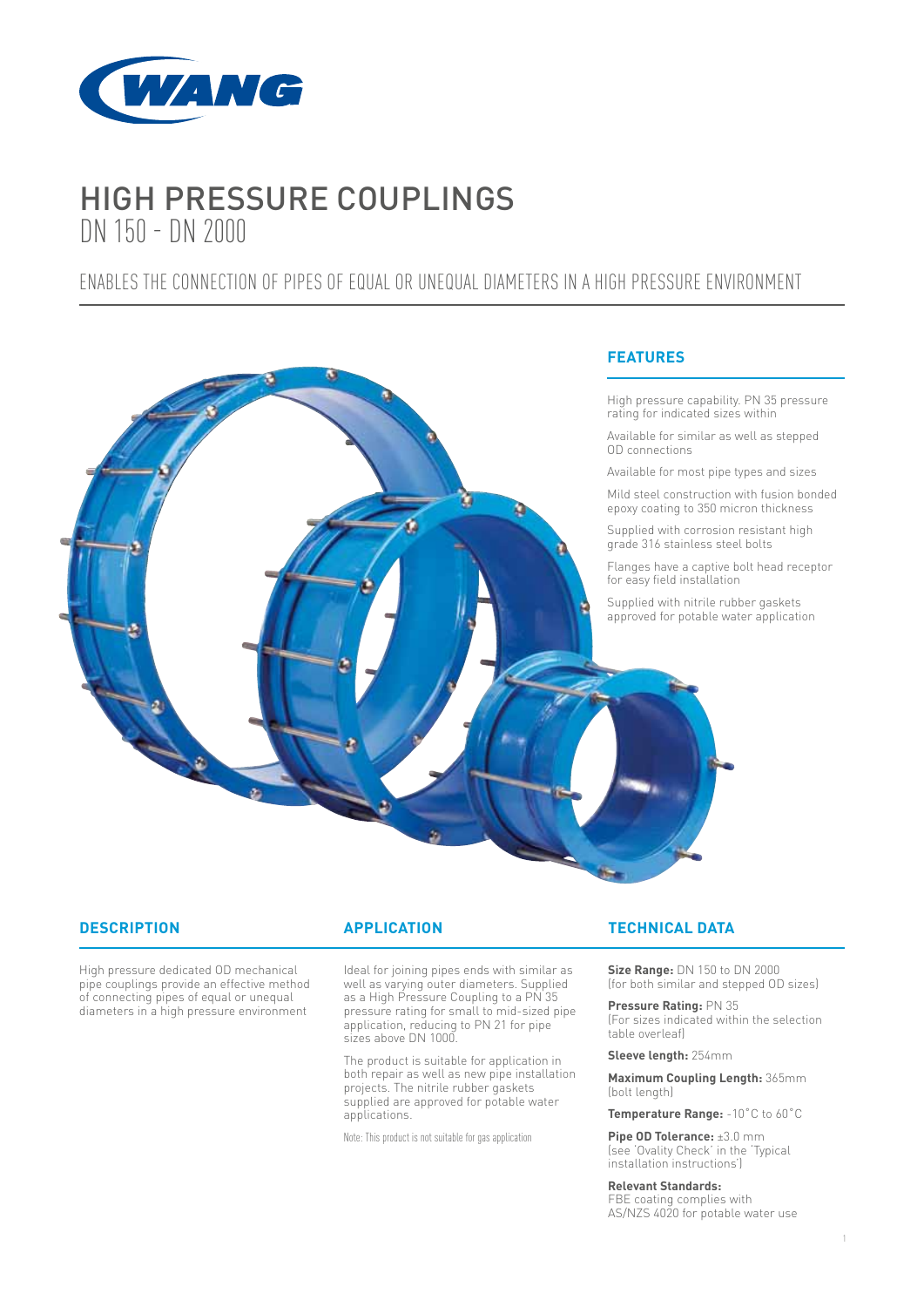# HIGH PRESSURE COUPLINGS DN 150 - DN 2000

### ENABLES THE connectiON OF pipes of equal or unequal diameters in a high pressure environment



### PARTS LIST

|   | No. Description /<br>Material / Standard                                                 |
|---|------------------------------------------------------------------------------------------|
|   | <b>Barrel</b><br><b>FBF Coated Mild Steel</b>                                            |
| 2 | Flanges<br>FRF Coated Mild Steel                                                         |
| 3 | <b>Bolts</b><br>Grade 316 Stainless Steel / ASTM F593                                    |
| 4 | Nuts<br>Grade 316 Stainless Steel / AS 1112.1                                            |
| 5 | Washers<br>Grade 316 Stainless Steel / ISO 887/ISO 7089                                  |
| ĥ | Gasket<br>Nitrile (NBR) Compound                                                         |
| 7 | Coating (Barrel & Flanges)<br>Fusion Bonded Epoxy to 350 micron thickness<br>AS/NZS 4020 |

### HIGH PRESSURE COUPLING SELECTION CHART

| Nom.                   | Outside diameter         |                                   | <b>WANG</b>     | <b>Bolt</b> | <b>Bolt</b> | Approx.      |  |
|------------------------|--------------------------|-----------------------------------|-----------------|-------------|-------------|--------------|--|
| pipe size<br><b>DN</b> | <b>MSCL</b><br>AS 1579   | <b>DICL</b><br><b>AS/NZS 2280</b> | product<br>code | size        | qty         | weight<br>kg |  |
| 300                    | 324                      |                                   | KD0324DS        | M12         | 8           | 32           |  |
|                        |                          | 345                               | KD0345DS        | M12         | 8           | 34           |  |
|                        | 356                      |                                   | KD0356DS        | M12         | 8           | 35           |  |
| 375                    | 406                      |                                   | KD0406DS        | M12         | 10          | 44           |  |
|                        | 419                      |                                   | KD0419DS        | M12         | 10          | 45           |  |
|                        | $\overline{a}$           | 426                               | KD0426DS        | M12         | 10          | 46           |  |
| 400                    | 445                      |                                   | KD0445DS        | M12         | 10          | 47           |  |
|                        | 457                      |                                   | KD0457DS        | M12         | 10          | 48           |  |
| 450                    | 502                      |                                   | KD0502DS        | M16         | 10          | 52           |  |
|                        | $\overline{a}$           | 507                               | KD0507DS        | M16         | 10          | 53           |  |
|                        | 508                      |                                   | KD0508DS        | M16         | 10          | 53           |  |
| 500                    | 559                      |                                   | KD0559DS        | M16         | 10          | 57           |  |
|                        | $\overline{a}$           | 560                               | KD0560DS        | M16         | 10          | 57           |  |
| 525                    | 610                      |                                   | KD0610DS        | M16         | 12          | 67           |  |
|                        | 648                      |                                   | KD0648DS        | M16         | 12          | 70           |  |
| 600                    | 660                      |                                   | KD0660DS        | M16         | 12          | 71           |  |
|                        | $\overline{\phantom{0}}$ | 667                               | KD0667DS        | M16         | 12          | 72           |  |
| 700                    | 711                      |                                   | KD0711DS        | M16         | 14          | 91           |  |
|                        | 762                      |                                   | KD0762DS        | M16         | 14          | 97           |  |
| 750                    | 800                      |                                   | KD0800DS        | M16         | 14          | 101          |  |
|                        | 813                      |                                   | <b>KD0813DS</b> | M16         | 14          | 102          |  |
|                        | $\overline{a}$           | 826                               | KD0826DS        | M16         | 14          | 104          |  |

#### Typical specifying sequence

|   | K.                                                                                                                                                                                                          |  | D + 0342 |  |  |  |  |  |  |
|---|-------------------------------------------------------------------------------------------------------------------------------------------------------------------------------------------------------------|--|----------|--|--|--|--|--|--|
|   | K = WANG delineator                                                                                                                                                                                         |  |          |  |  |  |  |  |  |
| n | = Dedicated OD Coupling                                                                                                                                                                                     |  |          |  |  |  |  |  |  |
|   | $0342$ = Pipe OD<br>342mm in this example                                                                                                                                                                   |  |          |  |  |  |  |  |  |
|   | $=$ Pressure rating $-$ PN 35<br>Note: Larger sized couplings may be specified as:<br>$A - PN16$<br>$R - PN 21$<br>$C - PN$ 25<br>due to fabrication limitations in relation to<br>the size of the coupling |  |          |  |  |  |  |  |  |
| S | = Fastener material<br>316 stainless steel                                                                                                                                                                  |  |          |  |  |  |  |  |  |

NOTE: The pipe chart at left is NOT reflective of the full range of coupling sizes available but is intended to provide a selection of High Pressure Couplings for some of the common sizes of DICL and MS pipe. Please contact Viadux if your size requirements are not displayed on the selection chart. In most instances, we will be able to supply you with a High Pressure Coupling for both straight and stepped OD connections. We can cater for your requirements in sizes that are both larger and smaller than the adjacent selection range displayed.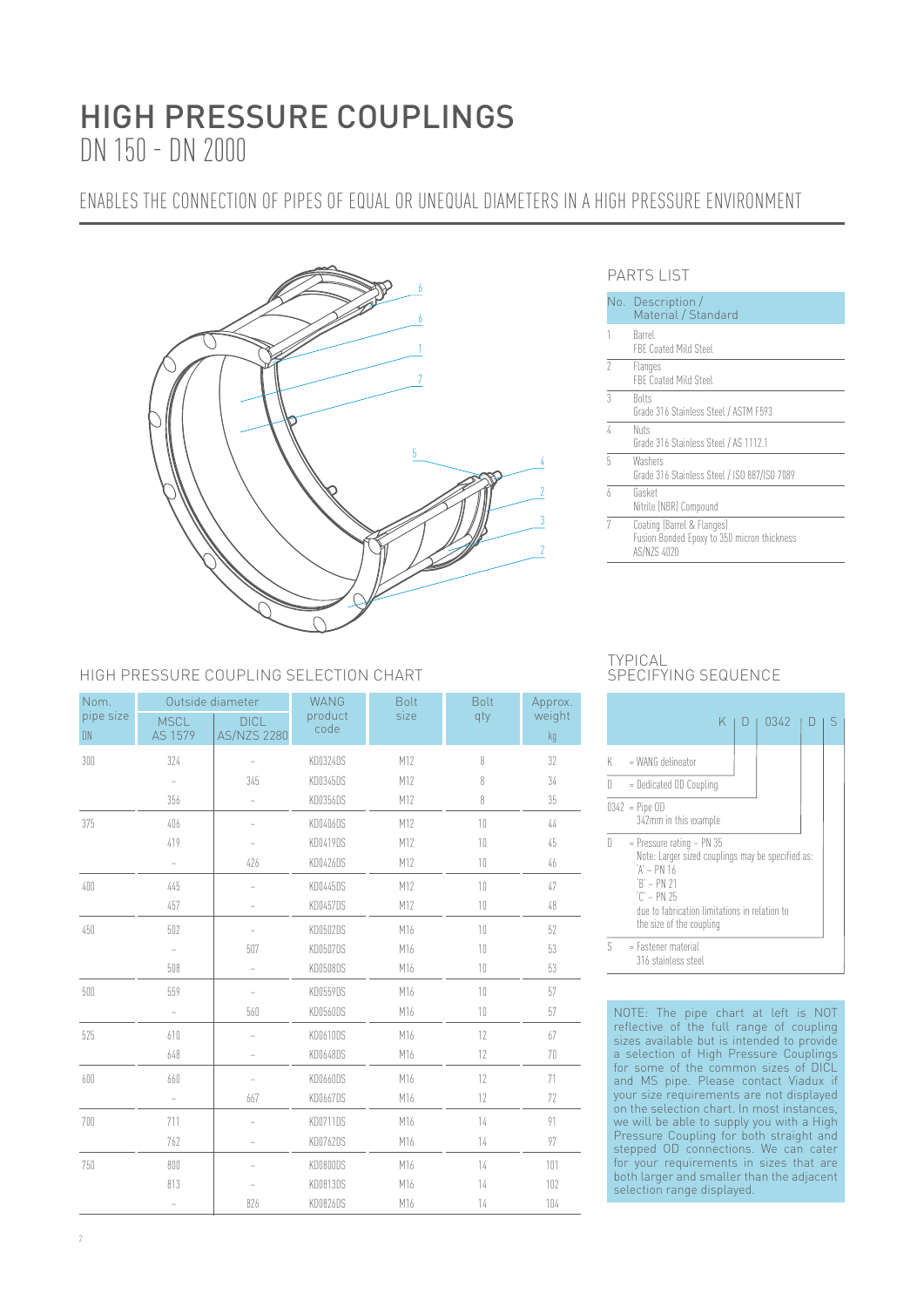# HIGH PRESSURE COUPLINGS DN 150 - DN 2000

### ENABLES THE connectiON OF pipes of equal or unequal diameters in a high pressure environment

#### Typical installation instructions

#### **Initial Preparation**

Clean the pipe surface free of scale and grit over the applicable length of the coupling and extending 100mm beyond. The mechanical ability of the coupling in sealing against the pipe surface is reliant on the cleanliness of the pipe surface

#### **Ovality Check**

Ensure that the pipe OD and ovality are within the specified tolerances of the coupling (±3.0 mm).

The High Pressure Coupling is a DEDICATED OD Coupling and therefore its ability to cater for irregularity and ovality in the pipe OD is limited

#### **1**

Place reference marks on the pipe ends to ensure the coupling can be located centrally between the pipes being joined. Alow for the recommended pipe gap (between 20 to 60mm) required between pipes

#### **2**

Lubricate the coupling gaskets well with a lubricant approved for use with potable water. Commonly used anti-bacterial pipe jointing lube is a suitable product for this purpose. The Nitrile Rubber gaskets can sometimes be a tight fit on the pipe surface and the lubricant will substantially assist this process as well as enable the gaskets to flow and seal onto the pipe much more efficiently

#### **3**

Dismantle the coupling and slide the end flanges onto the two pipes being joined followed by the lubricated gaskets, paying attention to the orientation of the gaskets (flat thick face towards the flange and flat lip towards the barrel)



Slide the centre sleeve onto the established pipe and insert the other pipe into the sleeve to a recommended pipe gap of between 20 to 60mm. A gap is recommended in order to avoid the build up of longitudinal stresses within the two pipes as a result of thermal expansion

#### **5**

Bring flanges, gaskets and sleeve into contact and align the coupling centrally over the pipe gap, assisted by the pipe markings (see Step 1). Insert the bolts between the flanges and consecutively alternate between bolt heads and nuts on each flange face (see diagram above)



### **6**

Commence tightening nuts in small increments in a diametric pattern (see diagram below). It is very important for the success of the installation that the coupling be tightened in small increments at each bolt, making sure that the two flanges are drawn-in uniformly and that the coupling remains centred and aligned on the pipe. Use a torque wrench to achieve the final recommended torque indicated below



M12 bolts: 50 to 65 Nm M16 bolts: 95 to 120 Nm

**7**

It is VERY IMPORTANT that the bolts be re-tensioned after 30 minutes using the torque wrench in order to compensate for relaxation in the rubber gasket

#### **8**

Upon completion, visually check that the end flanges are centred and aligned on the pipe and that the rubber gaskets have uniformly extruded into the gap between pipe and flange rim